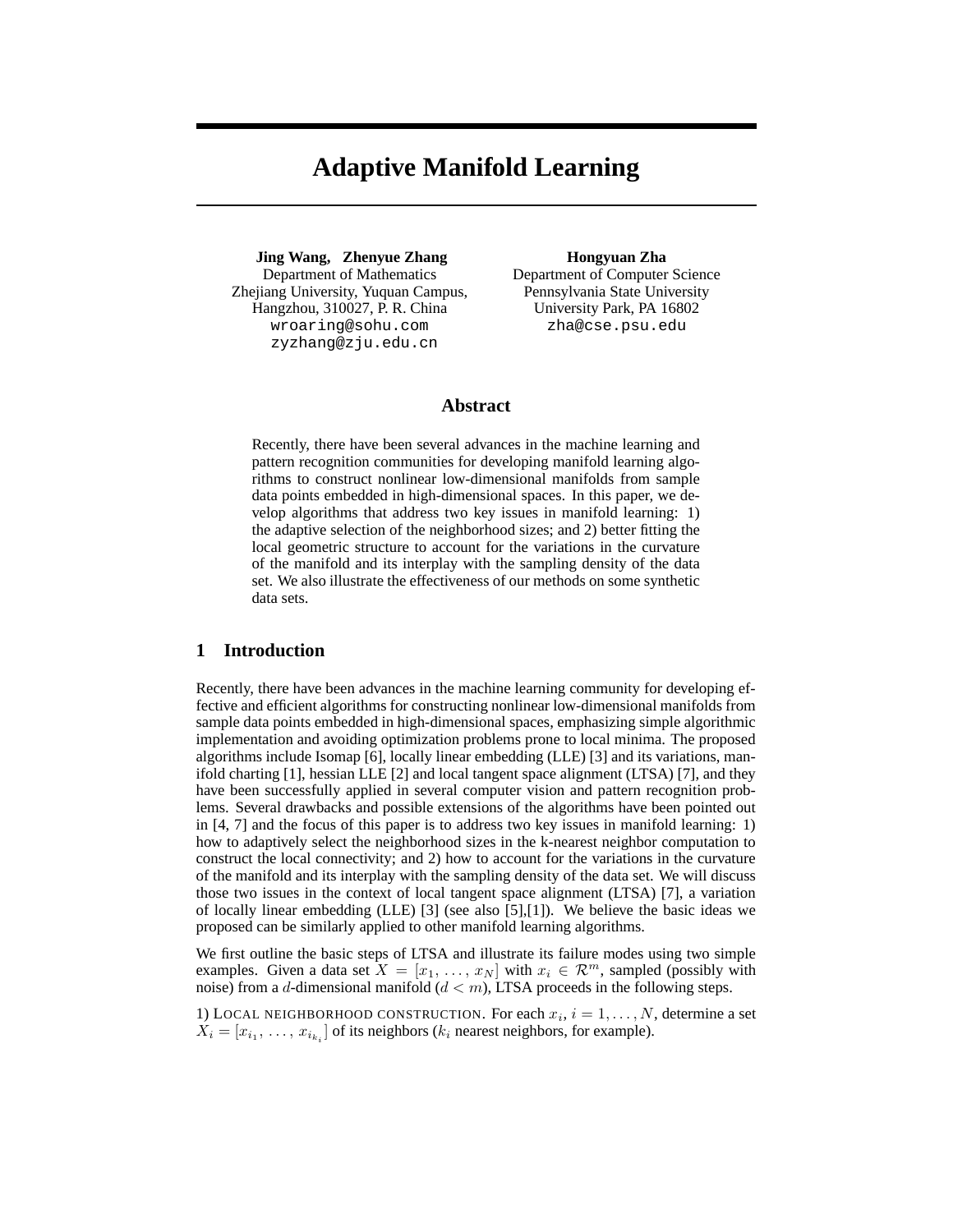

Figure 1: The data sets (first column) and computed coordinates  $\tau_i$  by LTSA vs. the centered arc-length coordinates Top row: Example 1. Bottom row: Example 2.

2) LOCAL LINEAR FITTING. Compute an orthonormal basis  $Q_i$  for the d-dimensional tangent space of the manifold at  $x_i$ , and the orthogonal projection of each  $x_{i_j}$  to the tangent space:  $\theta_j^{(i)} = Q_i^T(x_{i_j} - \bar{x}_i)$  where  $\bar{x}_i$  is the mean of the neighbors.

3) LOCAL COORDINATES ALIGNMENT. Align the N *local* projections  $\Theta_i$  =  $[\theta_1^{(i)},\dots,\theta_{k_i}^{(i)}], i = 1,\dots,N$ , to obtain the global coordinates  $\tau_1,\dots,\tau_N$ . Such an alignment is achieved by minimizing the global reconstruction error

$$
\sum_{i} ||E_{i}||_{2}^{2} \equiv \sum_{i} ||T_{i}(I - \frac{1}{k_{i}}ee^{T}) - L_{i}\Theta_{i}||_{2}^{2}
$$
\n(1.1)

over all possible  $L_i \in \mathcal{R}^{d \times d}$  and row-orthonormal  $T = [\tau_1, \dots, \tau_N] \in \mathcal{R}^{d \times N}$ , where  $T_i = [\tau_{i_1}, \ldots, \tau_{i_{k_i}}]$  with the index set  $\{i_1, \ldots, i_{k_i}\}$  determined by the neighborhood of each  $x_i$ , and  $e$  is a vector of all ones.

Two strategies are commonly used for selecting the local neighborhood size  $k_i$ : one is k nearest neighborhood ( $k$ -NN with a constant k for all the sample points) and the other is  $\epsilon$ neighborhood [3, 6]. The effectiveness of the manifold learning algorithms including LTSA depends on the manner of how the nearby neighborhoods overlap with each other and the variation of the curvature of the manifold and its interplay with the sampling density [4]. We illustrate those issues with two simple examples.

**Example 1.** We sample data points from a half unit circle  $x_i = [\cos(t_i), \sin(t_i)]^T$ ,  $i =$ 1 . . . , N. It is easy to see that  $t_i$  represent the *arc-length* of the circle. We choose  $t_i \in [0, \pi]$ according to

$$
t_{i+1} - t_i = 0.1(0.001 + |\cos(t_i)|)
$$

starting at  $t_1 = 0$ , and set  $N = 152$  so that  $t_N \leq \pi$  and  $t_{N+1} > \pi$ . Clearly, the half circle has unit curvature everywhere. This is an example of highly-varying sampling density.

**Example 2.** The date set is generated as  $x_i = [t_i, 10e^{-t_i^2}]^T$ ,  $i = 1, ..., N$ , where  $t_i \in$  $[-6, 6]$  are uniformly distributed. The curvature of the 1-D curve at parameter value t is given by

$$
c_g(t) = \frac{20|1 - 2t^2|e^{-t^2}}{(1 + 40t^2e^{-2t^2})^{3/2}}
$$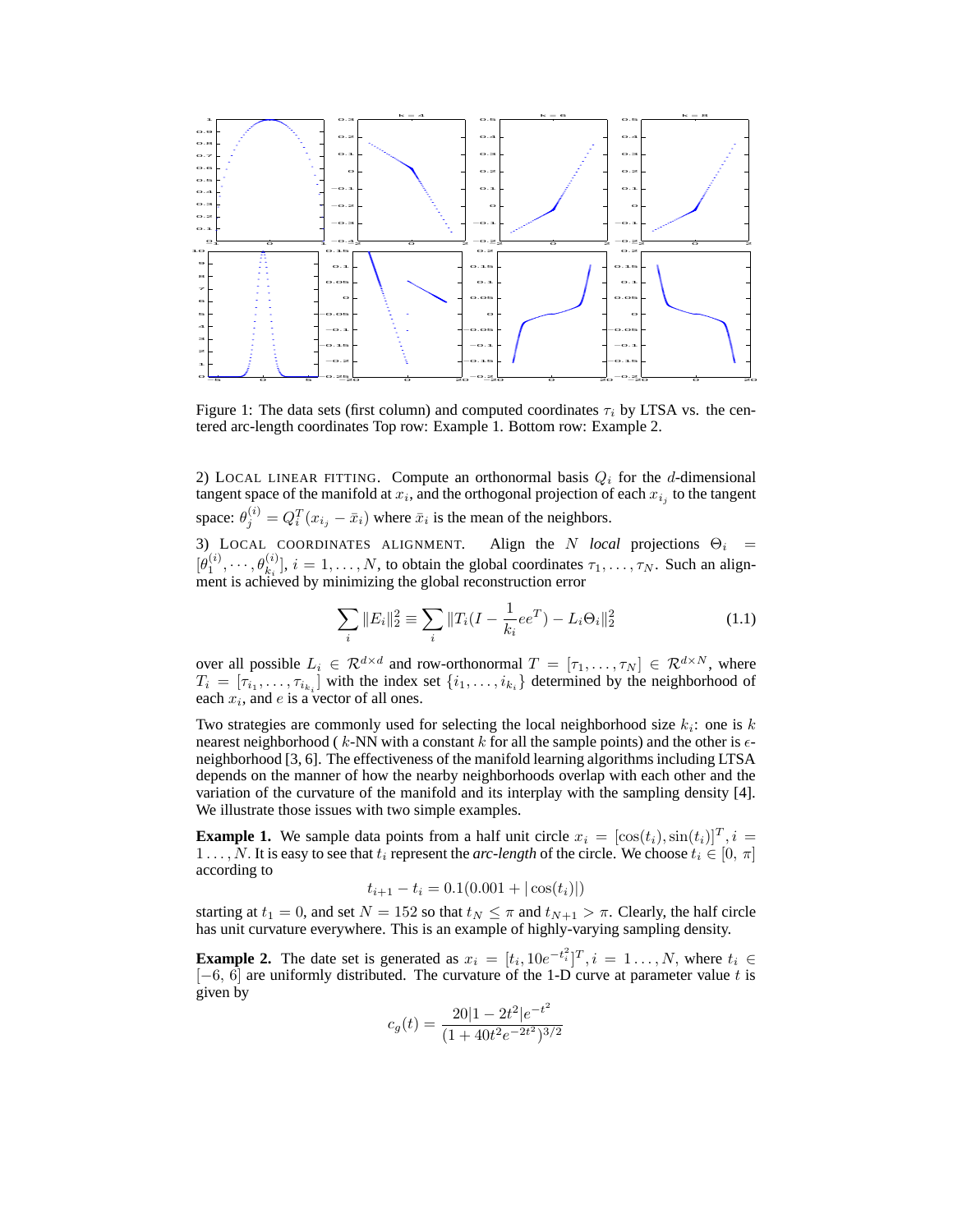which changes from  $\min_t c_q(t) = 0$  to  $\max_t c_q(t) = 20$  over  $t \in [-6, 6]$ . We set  $N = 180$ . This is an example of highly-varying curvature.

For the above two data sets, LTSA with constant  $k$ -NN strategy fails for any reasonable k we have tested. So does LTSA with constant  $\epsilon$ -neighborhoods. In the first column of Figure 1, we plot these two data sets. The computed coordinates by LTSA with constant  $k$ neighborhoods are plotted against the centered arc-length coordinates for a selected range of k (ideally, the plots should display points on a straight line of slops  $\pm \pi/4$ ).

#### **2 Adaptive Neighborhood Selection**

In this section, we propose a neighborhood contraction and expansion algorithm for adaptively selecting  $k_i$  at each sample point  $x_i$ . We assume that the data are generated from a *parameterized* manifold,  $x_i = f(\tau_i)$ ,  $i = 1, ..., N$ , where  $f : \Omega \subset \mathbb{R}^d \to \mathbb{R}^m$ . If f is smooth enough, using first-order Taylor expansion at a *fixed*  $\tau$ , for a neighboring  $\bar{\tau}$ , we have

$$
f(\bar{\tau}) = f(\tau) + J_f(\tau) \cdot (\bar{\tau} - \tau) + \epsilon(\tau, \bar{\tau}), \tag{2.2}
$$

where  $J_f(\tau) \in \mathcal{R}^{m \times d}$  is the Jacobi matrix of f at  $\tau$  and  $\epsilon(\tau, \bar{\tau})$  represents the error term determined by the Hessian of f,  $\|\epsilon(\tau,\bar{\tau})\| \approx c_f(\tau) \|\bar{\tau} - \tau\|_2^2$ , where  $c_f(\tau) \ge 0$  represents the curvature of the manifold at  $\tau$ . Setting  $\tau = \tau_i$  and  $\bar{\tau} = \tau_{i_j}$  gives

$$
x_{i_j} = x_i + J_f(\tau_i) \cdot (\tau_{i_j} - \tau_i) + \epsilon(\tau_i, \tau_{i_j}). \tag{2.3}
$$

A point  $x_{i_j}$  can be regarded as a neighbor of  $x_i$  with respect to the tangent space spanned by the columns of  $J_f(\tau_i)$  if

$$
\|\tau_{i_j}-\tau_i\|_2 \text{ is small and } \|\epsilon(\tau_i,\tau_{i_j})\|_2 \ll \|J_f(\tau_i)\cdot(\tau_{i_j}-\tau_i)\|_2.
$$

The above conditions, however, are difficult to verify in practice since we do not know  $J_f(\tau_i)$ . To get around this problem, consider an orthogonal basis matrix  $Q_i$  of the tangent space spanned by the columns of  $J_f(\tau_i)$  which can be approximately computed by the SVD of  $X_i - \bar{x}_i e^T$ , where  $\bar{x}_i$  is the mean of the neighbors  $x_{i_j} = f(\tau_{i_j})$ ,  $j = 1, ..., k_i$ . Note that

$$
\bar{x}_i = \frac{1}{k_i} \sum_{j=1}^{k_i} x_{i_j} = x_i + J_f(\tau_i) \cdot (\bar{\tau}_i - \tau_i) + \bar{\epsilon}_i,
$$

where  $\bar{\epsilon}_i$  is the mean of  $\epsilon(\tau_i, \tau_{i_1}), \ldots, \epsilon(\tau_i, \tau_{i_{k_1}})$ . Eliminating  $x_i$  in (2.3) by the representation above yields  $x_{i_j} = \bar{x}_i + J_f(\tau_i) \cdot (\tau_{i_j} - \bar{\tau}_i) + \epsilon_j^{(i)}$  with  $\epsilon_j^{(i)} = \epsilon(\tau_i, \tau_{i_j}) - \bar{\epsilon}_i$ . Let  $\theta_j^{(i)} = Q_i^T(x_{i_j} - \bar{x}_i)$ , we have  $x_{i_j} = \bar{x}_i + Q_i \theta_j^{(i)} + \epsilon_j^{(i)}$ . Thus,  $x_{i_j}$  can be selected as a neighbor of  $x_i$  if the orthogonal projection  $\theta_j^{(i)}$  is small and

$$
\|\epsilon_j^{(i)}\|_2 = \|x_{i_j} - \bar{x}_i - Q_i \theta_j^{(i)}\|_2 \ll \|Q_i \theta_j^{(i)}\|_2 = \|\theta_j^{(i)}\|_2.
$$
 (2.4)

Assume all the  $x_{i_j}$  satisfy the above inequality, then we should approximately have

$$
||(I - Q_i Q_i^T)(X_i - x_0 e^T)||_F \le \eta ||Q_i^T(X_i - x_0 e^T)||_F
$$
\n(2.5)

We will use  $(2.5)$  as a criterion for adaptive neighbor selection, starting with a K-NN at each sample point  $x_i$  with a large enough initial K and deleting points one by one until (2.5) holds. This process will terminate when the neighborhood size equals  $d + k_0$  for some small  $k_0$  and (2.5) is not true. In that case, we may need to reselect a  $k$ -NN that minimizes the ratio  $\frac{\|(I-Q_iQ_i^T)(X_i-\bar{x}_ie^T)\|_F}{\|Q_i^T(X_i-\bar{x}_ie^T)\|_F}$  $\frac{-Q_i Q_i (X_i - \bar{x}_i e^{-\frac{\pi}{E}}) \| F}{\| Q_i^T (X_i - \bar{x}_i e^T) \| F}$  as the neighborhood set as is detailed below.

NEIGHBORHOOD CONTRACTION.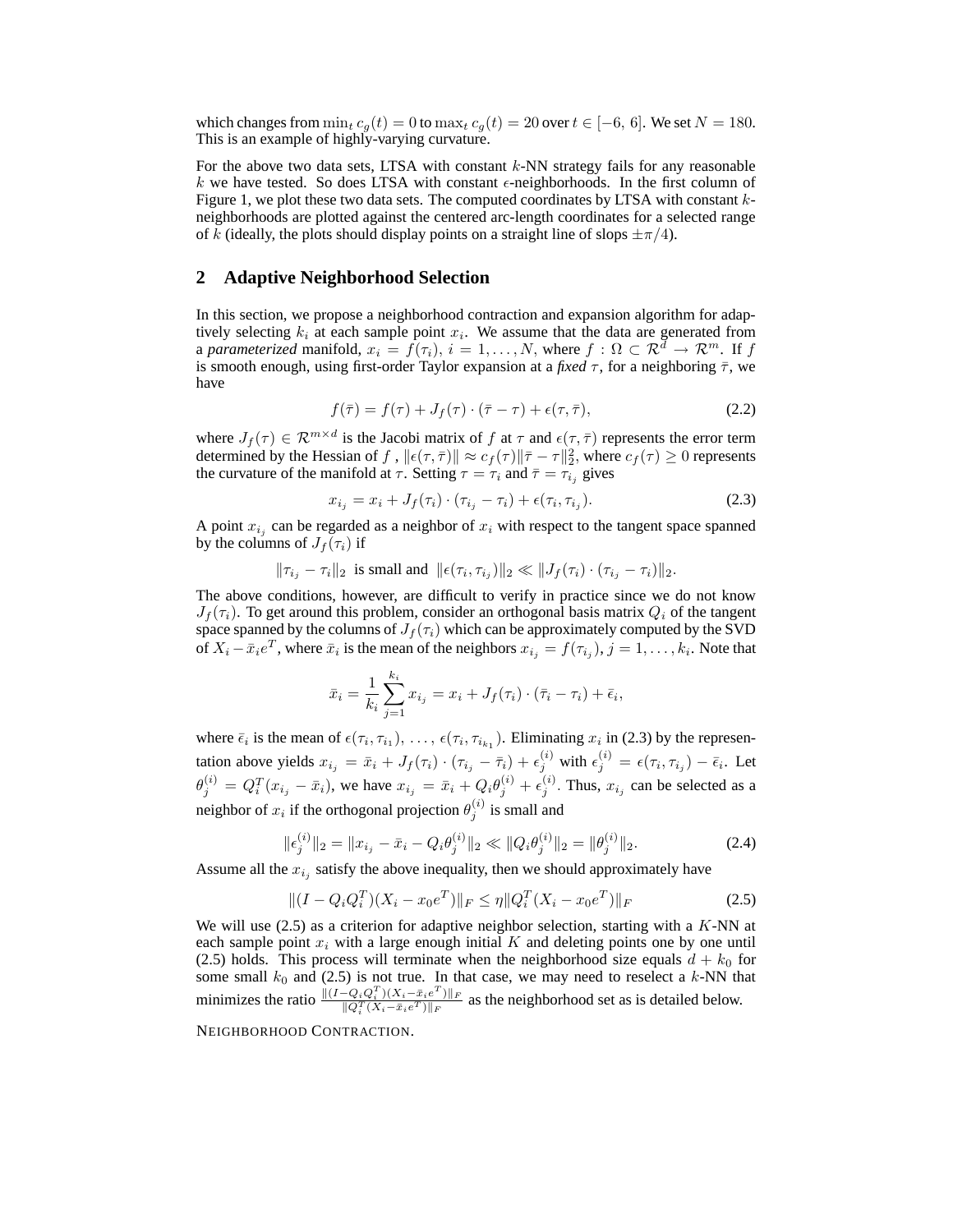C0. Determine the initial K and K-NN neighborhood  $X_i^{(K)} = [x_{i_1}, \dots, x_{i_K}]$  for  $x_i$ , ordered in non-decreasing distances to  $x_i$ ,

$$
||x_{i_1}-x_i|| \leq ||x_{i_2}-x_i|| \leq \ldots \leq ||x_{i_K}-x_i||.
$$

Set  $k = K$ .

C1. Let  $\bar{x}_i^{(k)}$  be the column mean of  $X_i^{(k)}$ . Compute the orthogonal basis matrix  $Q_i^{(k)}$ , the *d* largest singular vectors of  $X_i^{(k)} - \bar{x}_i^{(k)}e^T$ . Set  $\Theta_i^{(k)} = (Q_i^{(k)})^T (X_i^{(k)} - \bar{Q}_i^{(k)})^T$  $\bar{x}_i^{(k)}e^T$ ). i

- C2. If  $||X_i^{(k)} \bar{x}_i^{(k)} e^T Q_i^{(k)} \Theta_i^{(k)}||_F < \eta ||\Theta_i^{(k)}||_F$ , then set  $X_i = X_i^{(k)}$ ,  $\Theta_i = \Theta_i^{(k)}$ , and terminate.
- C3. If  $k > d + k_0$ , then delete the last column of  $X_i^{(k)}$  to obtain  $X_i^{(k-1)}$ , set  $k := k-1$ , and go to step C1, otherwise, go to step C4.

C4. Let 
$$
k = \arcsin_{d+k_0 \le j \le K} \frac{\|X_i^{(j)} - \bar{x}_i^{(j)} e^T - Q_i^{(j)} \Theta_i^{(j)}\|_F}{\|\Theta_i^{(j)}\|_F}
$$
, and set  $X_i = X_i^{(k)}$ ,  $\Theta_i = \Theta_i^{(k)}$ .

Step C4 means that if there is no k-NN ( $k \ge d + k_0$ ) satisfying (2.5), then the contracted neighborhood  $X_i$  should be one that minimizes  $\frac{\|X_i-\bar{x}_i e^T-Q_i\Theta_i\|_F}{\|\Theta_i\|_F}$  $\frac{e^{\text{ }}-Q_i\Theta_i\|_F}{\|\Theta_i\|_F}.$ 

Once the contraction step is done we can still add back some of unselected  $x_{i_j}$  to increase the overlap of nearby neighborhoods while still keep (2.5) intact. In fact, we can add  $x_{i_j}$  if  $||x_{i_j} - \bar{x}_i - Q_i \theta_j|| \leq \eta ||\bar{\theta}_j||$  which is demonstrated in the following result (we refer to [8] for the proof).

**Theorem 2.1** *Let*  $X_i = [x_{i_1}, \ldots, x_{i_k}]$  *satisfy* (2.5). *Furthermore, we assume* 

$$
||x_{i_j} - x_0 - Q_i \theta_j^{(i)}|| \le \eta ||\theta_j^{(i)}||, \quad j = k+1, \dots, k+p,
$$
\n(2.6)

where  $\theta_j^{(i)} = Q_i^T(x_{i_j} - x_0)$ . Denote by  $\tilde{x}_i$  the column mean of the expanded matrix  $\tilde{X}_i = [X_i, x_{i_{k+1}}, \ldots x_{i_{k+p}}]$ . Then for the left-singular vector matrix  $\tilde{Q}_i$  corresponding to *the d largest singular values of*  $\tilde{X}_i - \tilde{x}_i e^T$ ,

$$
\| (I - \tilde{Q}_i \tilde{Q}_i^T)(\tilde{X}_i - \tilde{x}_i e^T) \|_F \le \eta \left( \| \tilde{Q}_i^T(\tilde{X}_i - \tilde{x}_i e^T) \|_F + \frac{\sqrt{p}}{k+p} \| \sum_{j=k+1}^{k+p} \theta_j^{(i)} \|_2 \right).
$$

The above result shows that if the mean of the projections  $\theta_j^{(i)}$  of the expanding neighbors is small and/or the number of the expanding points are relatively small, then approximately,

$$
\|(I-\tilde{Q}_i\tilde{Q}_i^T)(\tilde{X}_i-\tilde{x}_i e^T)\|_F \leq \eta \|\tilde{Q}_i^T(\tilde{X}_i-\tilde{x}_i e^T)\|_F.
$$

NEIGHBORHOOD EXPANSION.

- E0. Set  $k_i$  to be the column number of  $X_i$  obtained by the neighborhood contracting step. For  $j = k_i + 1, ..., K$ , compute  $\theta_j^{(i)} = Q_i^T (x_{i_j} - \bar{x}_i)$ .
- E1. Denote by  $J_i$  the index subset of j's,  $k_i < j \le K$ , such that  $\| (I Q_i Q_i^T)(x_{i_j} \|\bar{x}_i\|_2 \le \|\theta_j^{(i)}\|_2$ . Expand  $X_i$  by adding  $x_{i_j}, j \in J_i$ .

**Example 3.** We construct the data points as  $x_i = [\sin(t_i), \cos(t_i), 0.02t_i]^T, i = 1, \dots, N$ , with  $t_i \in [0, 4\pi]$  uniformly distributed, which is plotted in the top-left panel in Figure 2.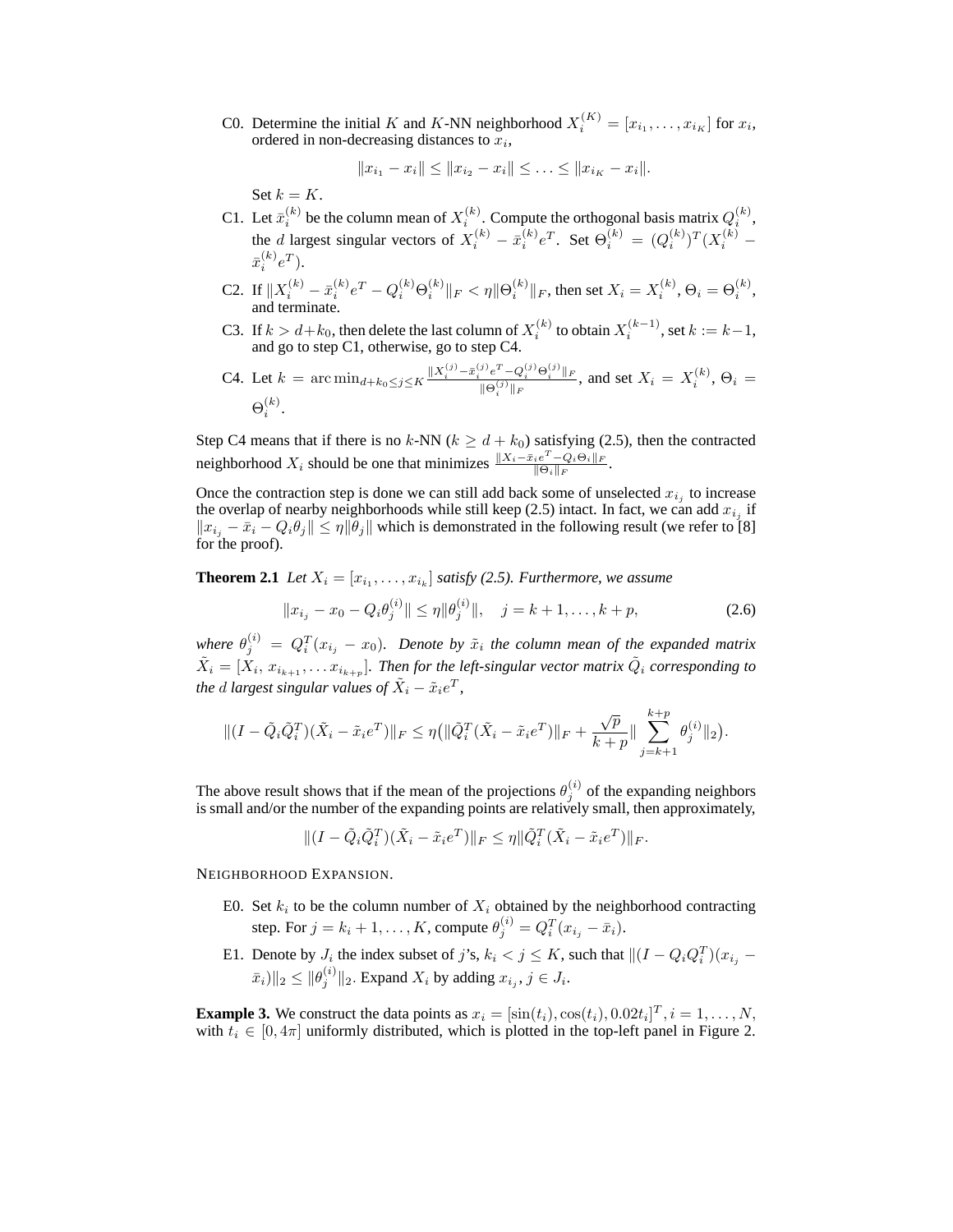

Figure 2: Plots of the data sets (top left), the computed coordinates  $\tau_i$  by LTSA vs. the centered arc-length coordinates ( $a \sim c$ ), the computed coordinates  $\tau_i$  by LTSA with neighborhood C contraction vs the centered arc-length coordinates ( $e \sim g$ ), and the computed coordinates  $\tau_i$  by LTSA with neighborhood contraction and expansion vs. the centered arc-length coordinates (bottom left)

LTSA with constant  $k$ -NN fails for any  $k$ : small  $k$  leads to lack of necessary overlap among the neighborhoods while for large  $k$ , the computed tangent space can not represent the local geometry well. In ( $a \sim c$ ) of Figure 2, we plot the coordinates computed by LTSA vs. the arc-length of the curve. Contracting the neighborhoods without expansion also results in bad results, because of small sizes of the resulting neighborhoods, see ( $e \sim q$ ) of Figure 2. Panel (d) of Figure 2 gives an excellent result computed by LTSA with both neighborhood contraction and expansion. We want mention that our adaptive strategies also work well for noisy data sets, we refer the readers to [8] for some examples.

#### **3 Alignment incorporating variations of manifold curvature**

Let  $X_i = [x_{i_1}, \ldots, x_{i_{k_i}}]$  consists of the neighbors determined by the contraction and expansion steps in the above section. In  $(1.1)$ , we can show that the size of the error term  $||E_i||_2$  depends on the size of the curvature of manifold at sample point  $x_i$  [8]. To make the minimization in (1.1) more uniform, we need to factor out the effect of the variations of the curvature. To this end, we pose the following minimization problem,

$$
\min_{T,\{L_i\}} \sum_i \frac{1}{k_i} \| (T_i(I - \frac{1}{k_i}ee^T) - L_i\Theta_i) D_i^{-1} \|_2^2,
$$
\n(3.7)

where  $D_i = \text{diag}(\phi(\theta_1^{(i)}), \dots, \phi(\theta_{k_i}^{(i)}))$  $\binom{(i)}{k_i}$ ), and  $\phi(\theta_j^{(i)})$  is proportional to the curvature of the manifold at the parameter value  $\theta_i$ , the computation of which will be discussed below. For fixed T, the optimal  $L_i$  is given by  $L_i = T_i (I_{k_i} - \frac{1}{k_i} e^{T}) \Theta_i^+ = T_i \Theta_i^+$ . Substituting it into (3.7), we have the reduced minimization problem

$$
\min_{T} \sum_{i} \frac{1}{k_i} \|T_i(I_{k_i} - \frac{1}{k_i}ee^T - \Theta_i^+ \Theta_i)D_i^{-1}\|_2^2
$$

Imposing the normalization condition  $TT^{T} = I$ , a solution to the minimization problem above is given by the d eigenvectors corresponding to the second to  $(d + 1)$ st smallest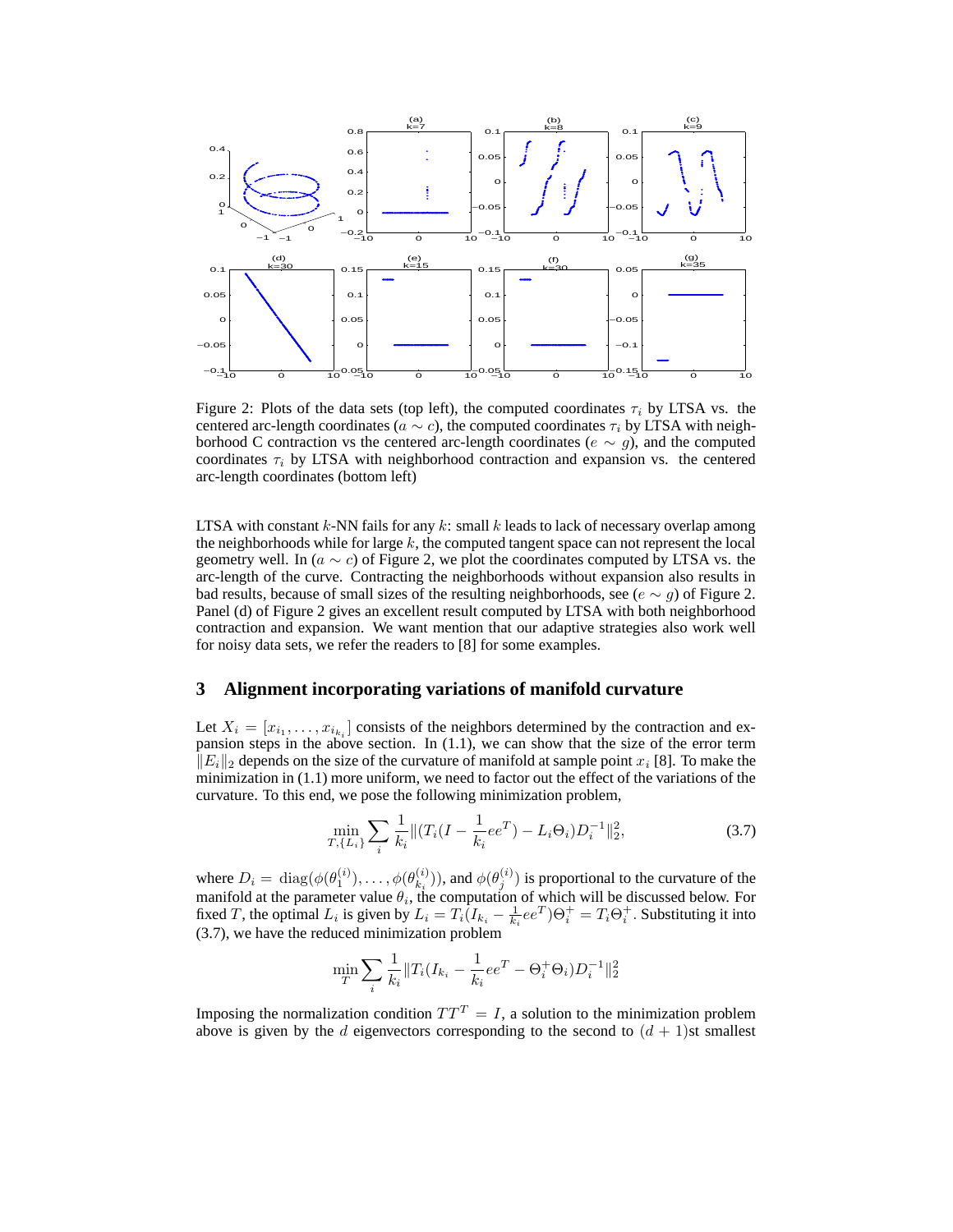eigenvalues of the following matrix

$$
B \equiv (SW) \operatorname{diag}(D_1^2/k_1, \ldots, D_n^2/k_n)(SW)^T,
$$

where  $W = (I_{k_i} - \frac{1}{k_i}ee^T)(I_{k_i} - \Theta_i^+\Theta_i)$ . Second-order analysis of the error term in (1.1) shows that we can set  $\phi_i(\theta_j^{(i)}) = \gamma + c_f(\tau_i) \|\theta_j^{(i)}\|^2$  with a small positive constant  $\gamma$  to ensure  $\phi_i(\theta_j^{(i)}) > 0$ , and  $c_f(\tau_i) \geq 0$  represents the mean of curvatures  $c_f(\tau_i, \tau_{i_j})$  for all neighbors of  $x_i$ .

Let  $Q_i$  denote the orthonormal matrix of the largest d right singular vectors of  $X_i(I - \frac{1}{k_i}ee^T)$ . We can approximately compute  $c_f(\tau_i)$  as follows.

$$
c_f(\tau_i) \approx \frac{1}{k_i - 1} \sum_{\ell=2}^{k_i} \frac{\arccos(\sigma_{\min}(Q_i^T Q_{i_\ell}))}{\|\theta_\ell\|_2}.
$$

where  $\sigma_{\min}(\cdot)$  is the smallest singular value of a matrix. Then the diagonal weights  $\phi(\theta_i)$ can be computed as

$$
\phi_i(\theta_j^{(i)}) = \eta + \frac{\|\theta_j\|_2^2}{k_i - 1} \sum_{\ell=2}^{k_i} \frac{\arccos(\sigma_{\min}(Q_i^T Q_{i_\ell}))}{\|\theta_\ell\|_2}.
$$

With the above preparation, we are now ready to present the adaptive LTSA algorithm. Given a data set  $X = [x_1, \ldots, x_N]$ , the approach consists of the following steps:

- **Step 1.** Determining the neighborhood  $X_i = [x_{i_1}, \dots, x_{i_{k_i}}]$  for each  $x_i$ ,  $i = 1, \dots, N$ , using the neighborhood contraction/expansion steps in Section 2.
- **Step 2.** Compute the truncated SVD, say  $Q_i \Sigma_i V_i^T$  of  $X_i(I \frac{1}{k_i}ee^T)$  with d columns in both  $Q_i$  and  $V_i$ , the projections  $\theta_{\ell}^{(i)} = Q_i^T(x_{i_{\ell}} - \bar{x}_i)$  with the mean  $\bar{x}_i$  of the neighbors, and denote  $\Theta_i = [\theta_1^{(i)}, \dots, \theta_{k_i}^{(i)}]$ .
- **Step 3.** Estimate the curvatures as follows. For each  $i = 1, ..., N$ ,

$$
c_i = \frac{1}{k_i - 1} \sum_{\ell=2}^{k_i - 1} \frac{\arccos(\sigma_{\min}(Q_i^T Q_{i_\ell}))}{\|\theta_{\ell}^{(i)}\|_2},
$$

**Step 4.** Construct alignment matrix. For  $i = 1, \ldots, N$ , set

$$
W_i = I_{k_i} - \left[\frac{1}{\sqrt{k_i}}e, V_i\right] \left[\frac{1}{\sqrt{k_i}}e, V_i\right]^T, \quad D_i = \gamma I + \text{diag}(c_i || \theta_1^{(i)} ||_2^2, \dots, c_i || \theta_{k_i}^{(i)} ||_2^2),
$$

where  $\gamma$  is a small constant number (usually we set  $\gamma = 1.0^{-6}$ ). Set initial  $B = 0$ . Update  $B$  iteratively by

$$
B(I_i, I_i) := B(I_i, I_i) + W_i D_i^{-1} D_i^{-1} W_i^T / k_i, \ i = 1, ..., N.
$$

**Step 5.** Align global coordinates. Compute the  $d + 1$  smallest eigen-vectors of B and pick up the eigenvector  $[u_2, \ldots, u_{d+1}]$  matrix corresponding to the 2nd to  $d+1$ st smallest eigenvalues, and set  $T = [u_2, \dots, u_{d+1}]^T$ .

### **4 Experimental Results**

In this section, we present several numerical examples to illustrate the performance of the adaptive LTSA algorithm. The test data sets include curves in 2D/3D Euclidean spaces.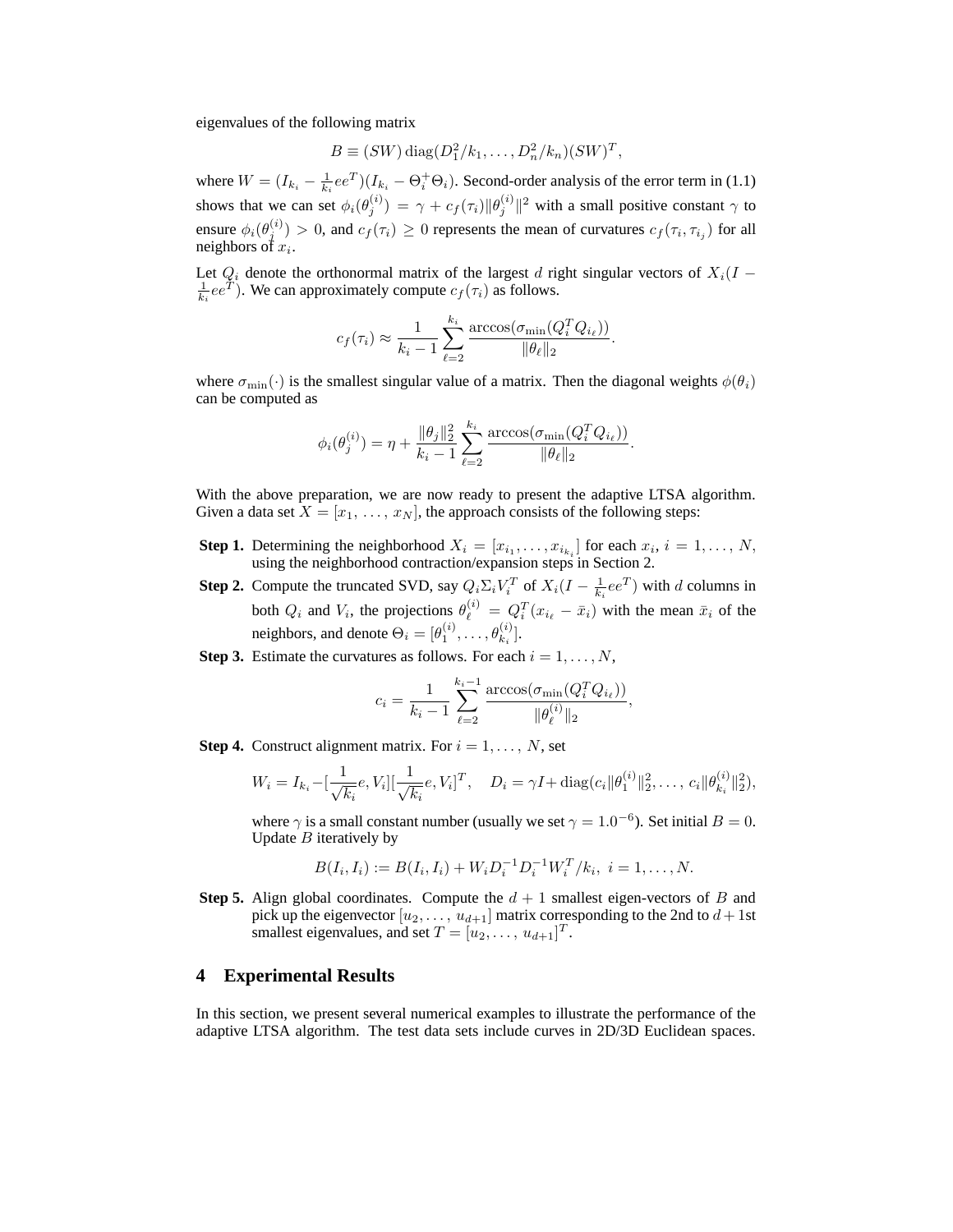

Figure 3: The computed coordinates  $\tau_i$  by LTSA taking into account curvature and variable size of neighborhood.

First we apply the adaptive LTSA to the date sets shown in Examples 1 and 2. Adaptive LTSA with different starting  $k$ 's works every well. See Figure 3. It shows that for these tow data sets, the adaptive LTSA is not sensitive to the choice of the starting  $k$  or the variations in sampling densities and manifold curvatures.

Next, we consider the swiss-roll surface defined by  $f(s,t) = [s\cos(s), t, s\sin(s)]^T$ . It is easy to see that  $J_f(s,t)^T J_f(s,t) = \text{diag}(1+s^2,1)$ . Denoting  $s = s(r)$  the inverse transformation of  $r = r(s)$  defined by

$$
r(s) = \int_{0}^{s} \sqrt{1 + \alpha^{2}} d\alpha = \frac{1}{2} (s\sqrt{1 + s^{2}} + \operatorname{arcsinh}(s)),
$$

the swiss-roll surface can be parameterized as

$$
\hat{f}(r,t) = [s(t)\cos(s(r)), t, s(r)\sin(s(r))]^T
$$

and  $\ddot{f}$  is isometric with respect to  $(r, t)$ . In the left figure of Figure 4, we show there is a distortion between the computed coordinates by LTSA with the best-fit neighborhood size (bottom left) and the generating coordinates  $(r, t)^T$  (top right). In the right panel of the bottom row of the left figure of Figure 4, we plot the computed coordinates by the adaptive LTSA with initial neighborhood size  $k = 30$ . (In fact, the adaptive LTSA is insensitive to k and we will get similar results with a larger or smaller initial  $k$ ). We can see that the computed coordinates by the adaptive LTSA can recover the generating coordinates well without much distortion.

Finally we applied both LTSA and the adaptive LTSA to a 2D manifold with 3 peaks embedded in a 100 dimensional space. The data points are generated as follows. First we generate  $N = 2000$  3D points,  $y_i = (t_i, s_i, h(t_i, s_i))^T$ , where  $t_i$  and  $s_i$  randomly distributed in the interval  $[-1.5, 1.5]$  and  $h(t, s)$  is defined by

$$
h(t,s) = e^{-20t^2 - 20s^2} - e^{-10t^2 - 10(s+1)^2} - e^{-10(1+t)^2 - 10s^2}.
$$

Then we embed the 3D points into a 100D space by  $x_i^Q = Qy_i$ ,  $x_i^H = Hy_i$ , where  $Q \in R^{100\times3}$  is a random orthonormal matrix resulting in an orthogonal transformation and  $H \in R^{100 \times 3}$  a matrix with its singular values uniformly distributed in  $(0, 1)$  resulting in an affine transformation. In the top row of the right figure of Figure 4, we plot the